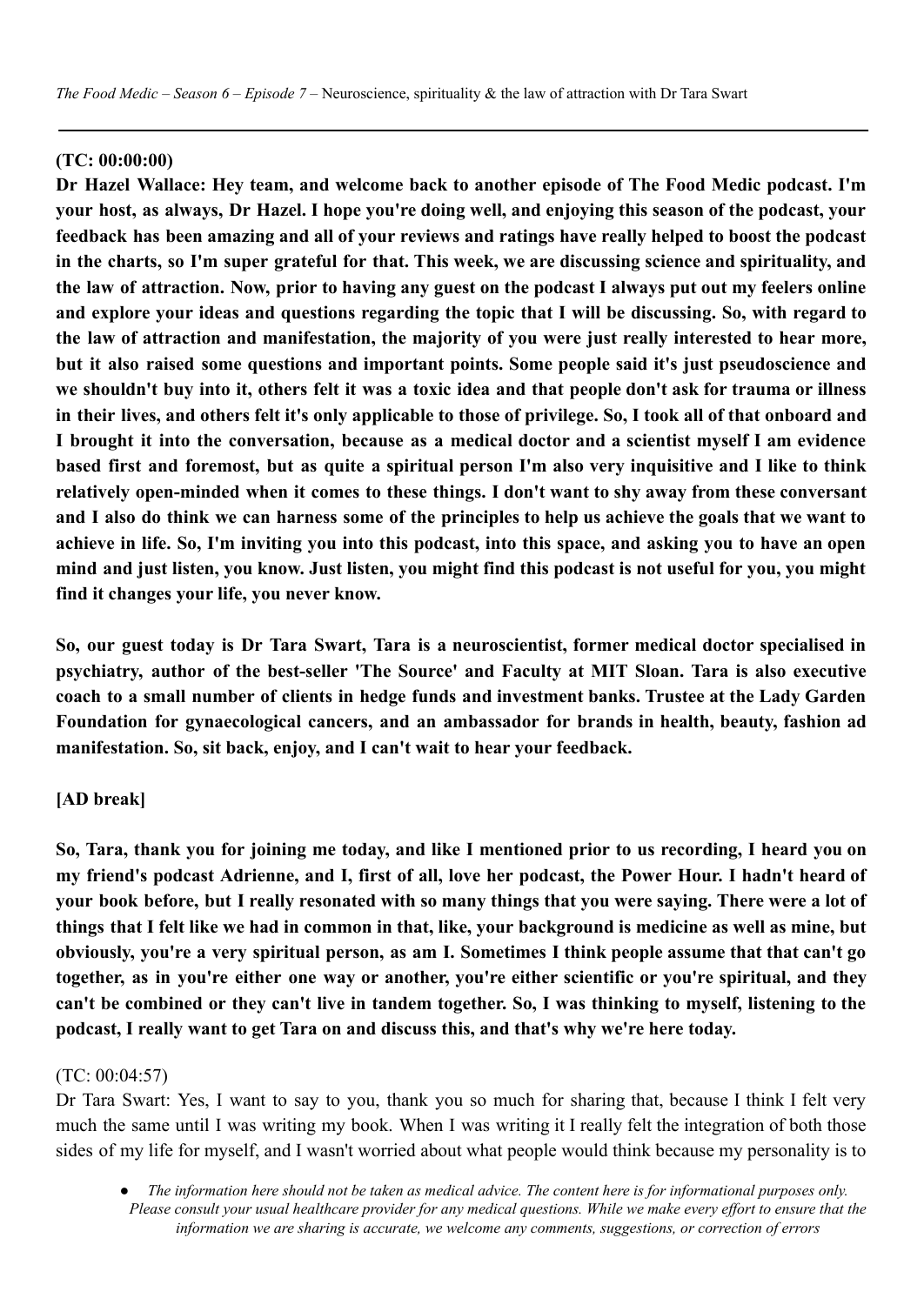take risk and go with my gut. I was really overwhelmed by the positive response of bringing those things together and actually, how much the science did mean to spiritual people and how validated the spiritual side felt by, you know, somebody from a medical and scientific background speaking about their own personal experience. Later, on a podcast actually, someone did say to me, 'Didn't you think you were taking a risk? You've got a position at MIT, you know, you tell people that you're a medical doctor and a scientist and suddenly to start writing about these things, did you think that it might affect your credibility?' That honestly hadn't crossed my mind, but of course it, you know, possibly was a risk but I have to say that the response was very different. I had even thought, you know, maybe if you've shared a similar journey to me, like you, if you've been a medical doctor or like a lot of people who've been divorced or people who come from a different cultural heritage that I could understand it resonating with those sorts of people.

Honestly, I can't tell you just how much it means to me when I see, like, somebody who's nothing like me, who's got nothing in common with be, basically, kind of, saying they couldn't put the book down for a whole weekend, or whatever. So, I feel like, I don't know if I would even describe myself as a very spiritual person, I just think we all want to have a happy life, we all want to find meaning in our life. We're all on a journey, and if that means you're spiritual then yes, so I'm those things. I think at points that you either need proof, and then at other times you're willing to try something, maybe, that you never would, and both of those things are part of the human journey.

## **(TC: 00:06:57)**

**Dr Hazel Wallace: Yes, I completely agree with you, and I agree with the label of, you know,** spirituality can also be, maybe seem like an absolute label and maybe some people feel like they exist on a spectrum or that they don't assign to any form of label in that way. I think more and more, we're realising that obviously, when it comes to science and as medics it's evidence based and that's, kind of, the process that we go through but when it comes to wanting a good life it's very different. I guess I **don't know where I'm going with this, but what I'm saying-,**

# (TC: 00:07:41)

Dr Tara Swart: Well, I think I can help you out a bit, because I'm, like, itching to challenge you already. So, I think my challenge might help you to, kind of, complete the question, which is that of course, as medics everything that we learn is based on, you know, evidence, but as you get more experienced you definitely use your intuition in terms of judgements about patients, which is obviously based on that evidence but then it's also based on your experience. Actually, I felt this from the start but I had to be sure about it, because I would never, you know, put someone's life at risk but I am sure that medicine is an art, not a science. I think science and medicine are different, and I think medicine is more like that, what you were going to say, about the personal life journey, where maybe you listen to your gut, maybe you have to think outside of the box. I can absolutely tell you without any hesitation that in my time as a clinician I had to use my gut and I had to think out of the box. I had to look at, you know, interpersonal things rather than just facts, and if I hadn't done those things I wouldn't have been as good a doctor as I was.

#### **(TC: 00:08:47)**

**Dr Hazel Wallace: Yes, I agree, and I think, you know, more and more we're understanding that the mind-body connection is a very real thing, and our thoughts and our feelings can really manifest in our body's physically, as well. That is being recognised more and more in, kind of, conventional**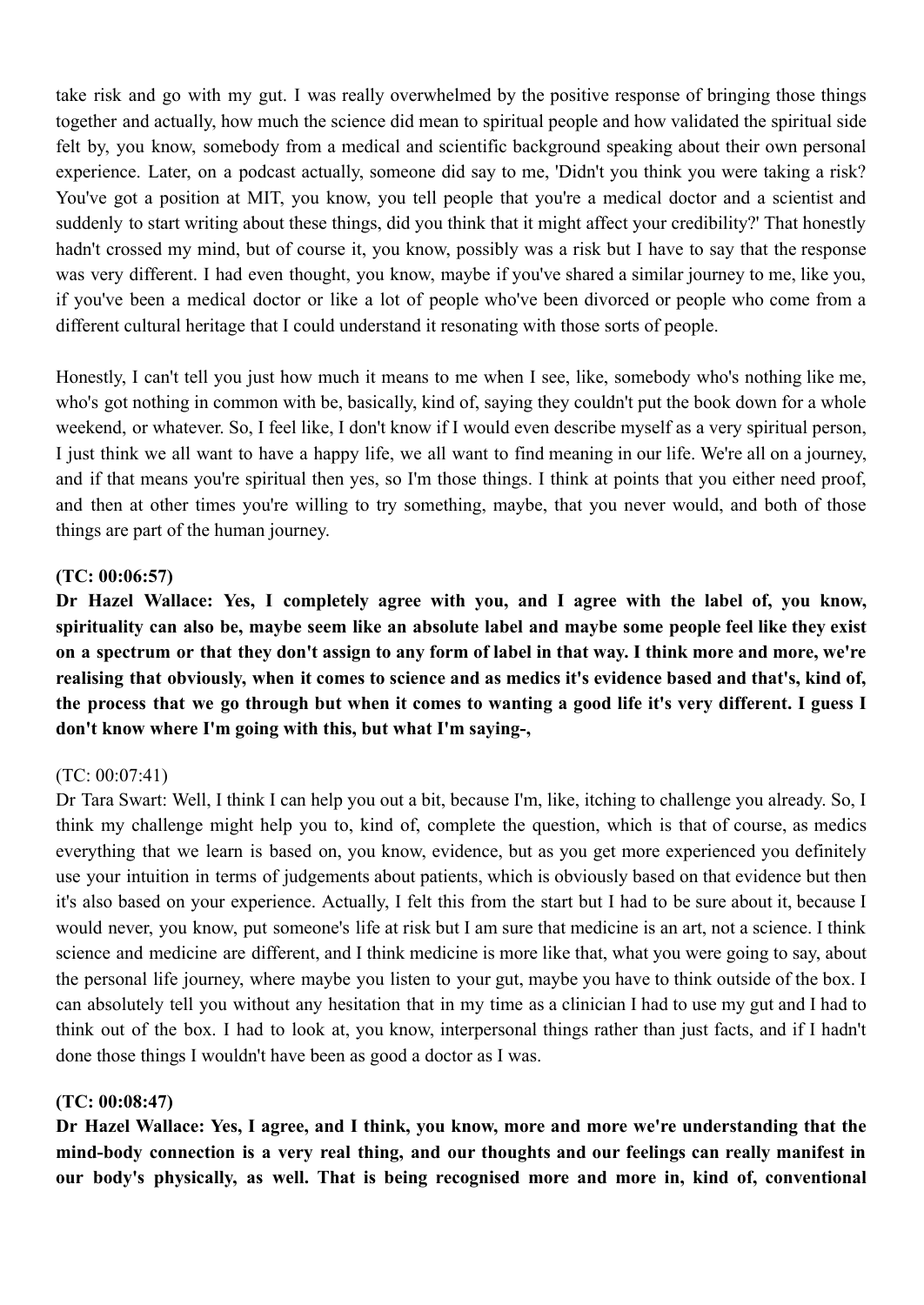mainstream medicine, but ves. I guess before we go any further I'd love to talk a little bit more about **your background. You are a medically trained doctor, you specialised in psychiatry and you're a neuroscientist, and now you're doing a lot of coaching and speaking, and obviously you're an author. So, how did you get here? Tell me your story.**

## (TC: 00:09:27)

Dr Tara Swart: So, I was the first child of a first generation immigrant Indian parents to the UK, and it's such a cliché but I think, like, from the age of two I was basically told that I was going to be a doctor. Luckily, I was good at maths and science, and looking back, you know, I was good at languages, I was good at history and geography, I was good at English. So, I perhaps could have had more choice and perhaps hopefully, as generations go on and, you know, we become parents, we understand that mandating what you think your child should do isn't probably (TC 00:10:00) as good as letting them become the person that they need to be to fulfil their purpose. Anyway, I loved medical school, and as soon as we could start choosing special topics I was interested in the neuro-topics of everything. Then I did that extra year, the BSc, mostly in neuroanatomy and neurophysiology, and then I did a PhD in neuropharmacology, all this time thinking that I would become a neurologist. When I returned to medical school to do the clinical years, I just found the psychiatry element so fascinating, how your mind can play tricks on you, you can hear voices that aren't really there, how your mood can change so much because of chemicals and pathways in the brain. It as more personable in that you really spoke to people, you weren't dealing with brain tumours or brain abscesses, or things like that. So, I did my year of medicine and surgery that I had to do, and then I decided to specialise in psychiatry and always, you know, kept holistic care of my patients. So, I think more than some psychiatrists like to do, I would do the full, you know, if I was referring to a medic or a surgeon I would do the full examination and not just, kind of, pass it on.

Unfortunately, I, you know, eventually got to the point where I didn't feel like my career would change sufficiently in the next 40 years that it would keep me intellectually stimulated. I also began to see this revolving door of patients, and it was very much working-, psychiatry tends to be working at the lowest end of the socioeconomic scale, where people were often excluded by their family, had their children taken away from them, couldn't maintain relationships, couldn't hold down a job, and I thought I must be able to have more impact than working one-to-one with people like this. So, for about two years, because it's very hard to leave medicine, as you know, I started thinking about what else I could possibly do, and coaching came up as something with transferable skills and appealed to me in terms of being very results focussed, but also having a very Zen element to it, and obviously, psychological skills. Once I established myself, which was around the time of the global financial crisis, so as a former psychiatrist and with lots of people, you know, feeling very, very stressed, that was a really fortunate time for me to make such a big career transition. I did a lot of work with financial services and I really felt that I was helping people with really good brains to be even better and, you know, have a cascade effect on their teams and their organisations, and through corporate social responsibility on society. So, it, kind of, fulfilled all the things that I needed for myself and were, sort of, what I felt was my purpose. Then, actually, a few years after that, neuroscience became quite a buzz topic in business and leadership, so the speaking opportunities came up, it wasn't something that I was intending to do but having done a PhD I'd done so much conference speaking that I didn't have any fear of it, so that was quite lucky, as well.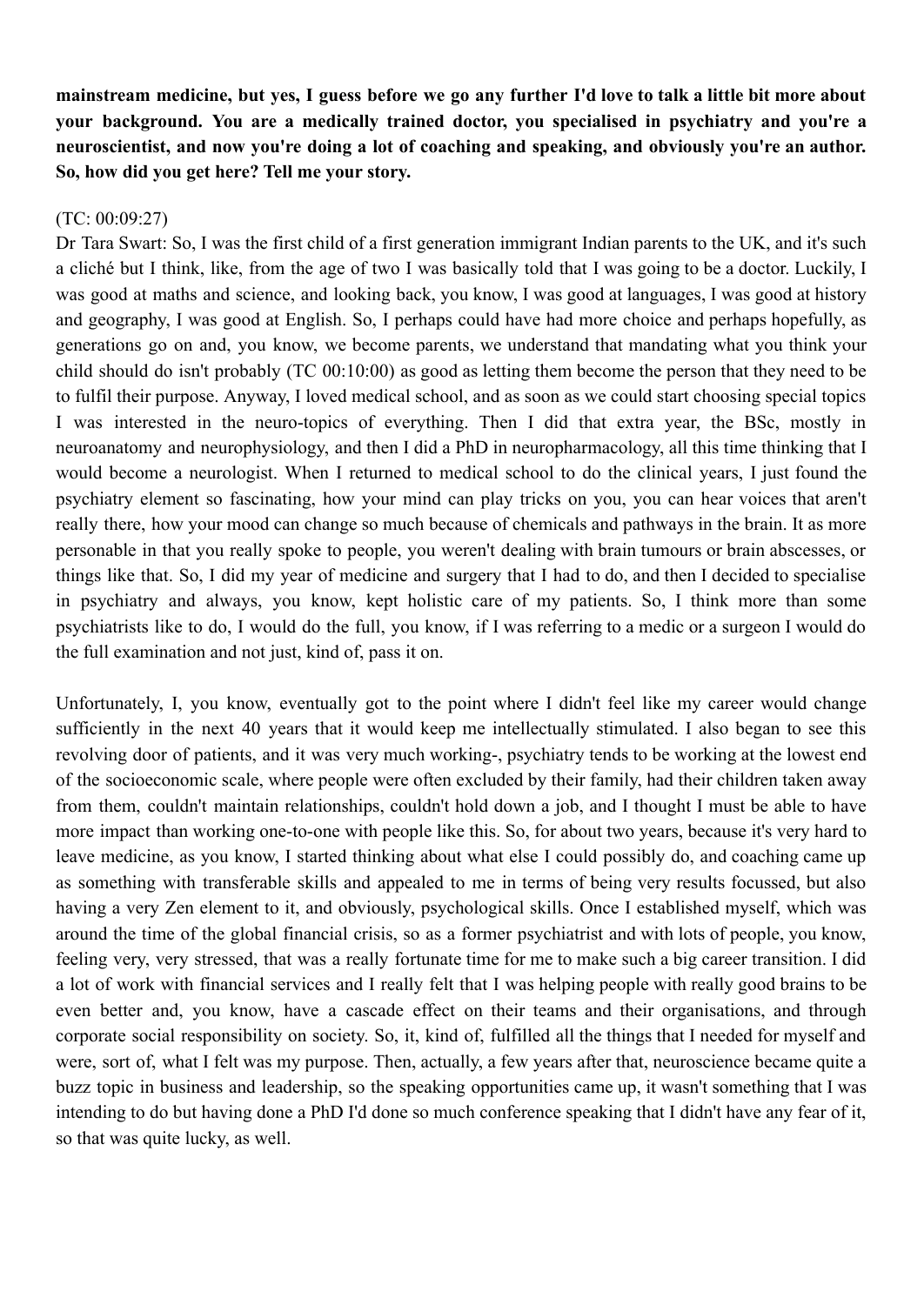Writing was probably the part, after having done a PhD that, you know, I'll go as far as to use this word, and not disrespecting people who have actually suffered trauma. I had some, sort of, post traumatic response to writing after having completed my PhD, which was the hardest thing I've ever done in my life and the only thing in my life where I said I actually want to give up and don't want to finish this. I did finish, but, sort of, under duress and after, like, a very, very long time, the longest you could stretch it for. So I, sort of, fell into writing my first two books with co-authors that I really liked, but every time I finished I said I'm never going to write again, and then this is the thing about The Source, kind of, it made me write it, you know, I wasn't looking to write another book. I had just become the world's first ever neuroscientist in residence at a five-star hotel and that got a lot of press, so then Penguin approached me. They said we've got a series in our health section where we've got books on-, you know, a book on sleep, a book on exercise, a book on mindfulness, and we think that you could write one as a neuroscientist, that brings all of those together. So, I said I could do that, but I have this other idea about visualisation and vision boards, and they just absolutely loved that idea, so that's how The Source came about.

#### **(TC: 00:14:23)**

# Dr Hazel Wallace: Wow. Did you find, like, when you were writing The Source that it was, well, not-, **I'm using the word 'easy' loosely, but it came to you very naturally?**

#### (TC: 00:14:32)

Dr Tara Swart: Yes, I know what you're getting at. So, basically, the first summer, before I started writing properly, I looked up the laws of attraction to see how easily I could explain them with cognitive science rather than quantum science. There's not really agreement over what twelve exactly they are but, kind of, from the research that I did, sort of, ten out of twelve I could explain absolutely with cognitive science straight away, even without having to do that much research because I had the papers in my mind because of the sort of work that I was doing on neuroplasticity for my executives. Then the couple that, you know, aren't really evidence based as you and I would like them to be, I, sort of, basically said if people don't want to do this, because I can't find a scientific explanation for it then it's fine not to do them, but if you, kind of, think, well, if ten out of twelve makes sense then maybe I should just give the other two a chance, they're not going to harm me. As you know, you know, with medicine it always comes down to do no harm, so if believing in a universal connection doesn't have scientific proof but it's not going to harm you then you could choose to do that, I think. Yes, and then, no, it still wasn't easy, Hazel, but-,

#### **(TC: 00:15:43)**

Dr Hazel Wallace: Of course, of course, but I meant compared to you writing your PhD, did you feel like this was your calling, this was almost, like, what you were supposed to write about and it, kind of, **came full circle.**

(TC: 00:15:54) Dr Tara Swart: Definitely.

#### **(TC: 00:15:56)**

Dr Hazel Wallace: That's, of course, writing a book is never an easy feat, I know this first-hand as well, but it is a great book. (AD break 16.04-16.34). So, you touched on the law of attraction, and I **guess that's, kind of, a huge basis of your book, The Source, things like manifestation, and you** mentioned vision boards and things like that. I did mention online that we were going to be discussing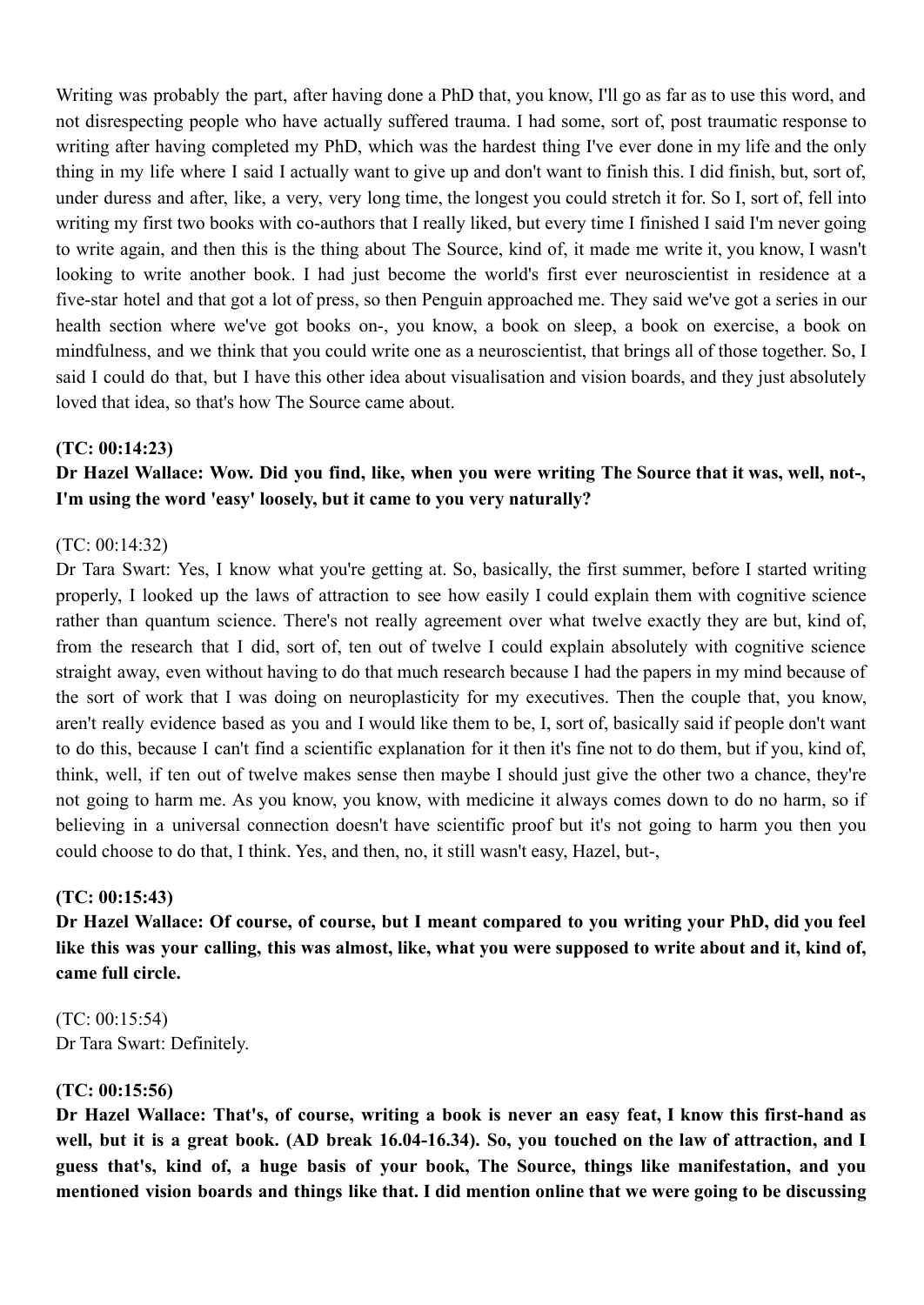this on the podcast and there is so much interest in this, you know, people wanting to know more about it. How can I do it? How can I incorporate it into my life? There are also a lot of people who are **calling for evidence, 'Where is the proof?' Some other people who've felt like this isn't a helpful** concept in that if we flip it on its head, if the law of attraction is attracting good things into your life, **ultimately it could be attracting bad things into your life. People were saying, you know, no-one asks** for trauma or illness in their lives and it just happens, and so, I know I just said a lot of things there **but I'd love to pick that apart with you.**

#### (TC: 00:17:31)

Dr Tara Swart: I mean, you said a lot of things but they're definitely things I've heard before. So, I think that I can agree with you about the level of interest in it, you know, because the way that I've put it in The Source is, at the end of the day, it's your brain that is the organ that you use to make the best of your life, your health, your wealth, your relationships, your career. So, in terms of the neuroplasticity, which is the ability of the brain to grow and change that underlies things like the laws of attraction, then believing that you can take agency over your life rather than, sort of, live on autopilot and feel like a bit of a victim of life, I think is something that people like to hear from the science. Then the evidence, so the way that I split it up, because, you know, in the new-age thinking there wasn't complete agreement about what the twelve principles were. I don't even call them laws, because I feel like that's too strong a word to use. I split them into, sort of, six themes, the first one is abundant thinking, or an abundant mindset. The evidence there is because from a primal survival mechanism, one of the strongest gearings of our brain is to avoid loss more than to seek a reward. You can completely understand how that keeps us safe and, you know, even the last fifteen months or so, we've had to focus on staying safe, keeping out of danger and giving up things we would want, to keep ourselves alive. So, apart from in something like a global pandemic, that can really hold you back from achieving your full potential. So, you know, rewiring your brain to think more about opportunity and go to grasp opportunities and take healthy risk is usually a very good thing to do.

Secondly, I wrote about manifestation, and the brain processes that are behind that are selective attention, selective filtering and value-tagging. So, because we're bombarded with so much information through all of our five senses but also, you know, other senses that as medics we're aware of, like temperature sense, pain sense, joint position sense, and interoception, which is the sense of the physiological state of the inside of your body. So, you're constantly dealing with all this data, and your brain naturally has to filter out some of that data, it can't possibly attend to all of it. I mean, we would read in a week's worth of newspapers in the modern day what somebody in Shakespeare's time, the amount of data they would experience in their entire lifetime, (TC 00:20:00) you know, and it was bad enough then, but it's much worse now. So, this is the reason that you are not aware of your clothing on your body all day, because your brain filters that out. So, your brain has this natural filtering mechanism, and then what is filtered in it pays attention to, and then what it pays attention to it tags in order of importance. There's a logical tagging system, which is literally to do with your survival, and then there's a more emotional tagging system, which is to do with your sense of belonging, your sense of identity, your sense of purpose. So, if you are more mindful about telling your brain what you want to be filtered in, what you want to pay attention to and what you want to be, you know, seen as important, then you're so much more likely to notice and grasp opportunities that are likely to take you closer to your goals and your dreams. So, you know, that's the, sort of, difference between letting life happen to you and you taking a bit more agency of it.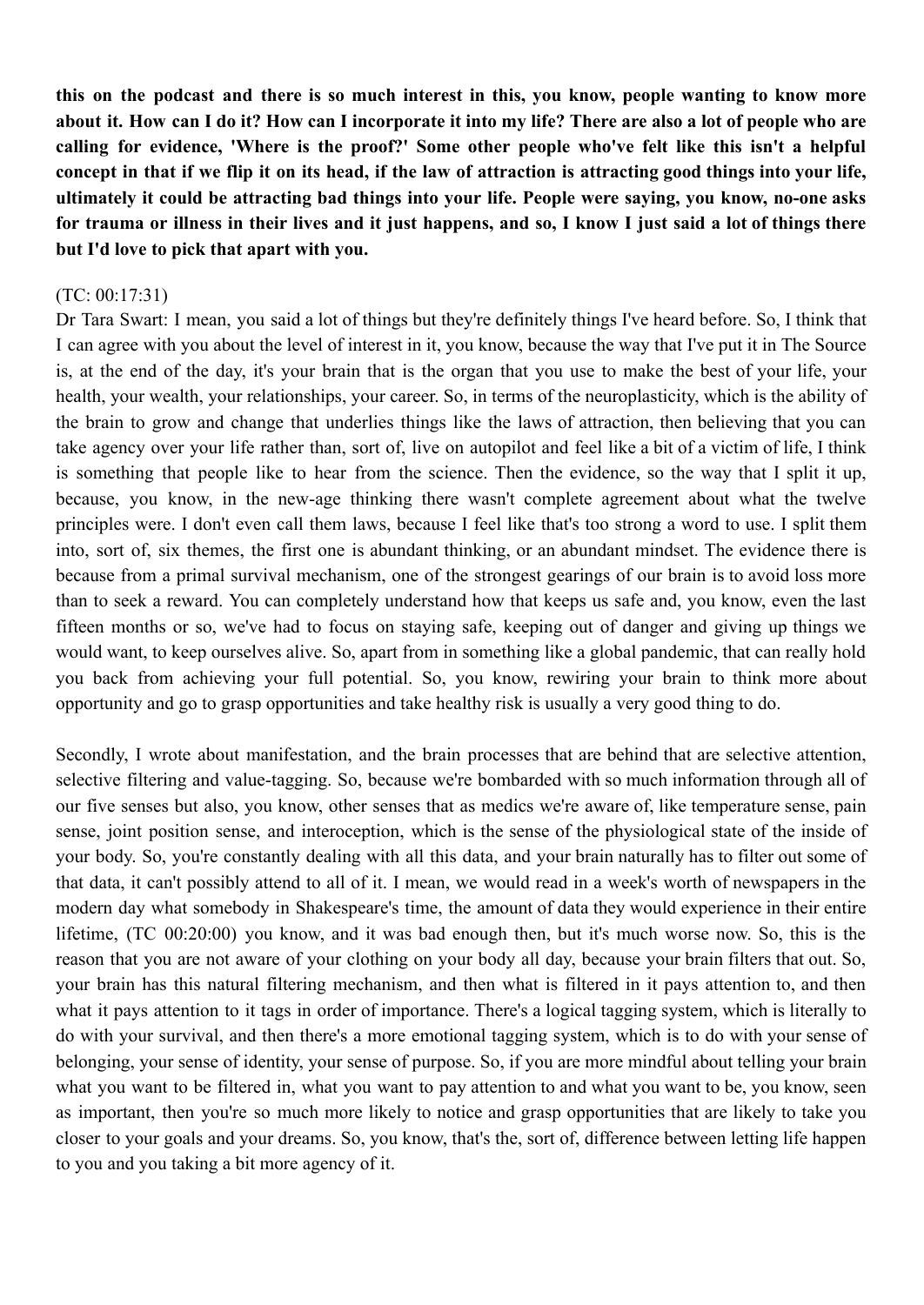Then I go into magnetic desire, which is a very, very strong motivation and a really, you know, core aligned emotional reason that you want the things that you want. So, it can't be, you know, 'I'd love a big house because that's what everyone wants,' or, 'I just want to be rich,' or, 'I want to get married and have a family because now all my friends are doing it.' It has to be things that really come from your core purpose. Then the last three are about harmony, patience and universal connection, and I'll just pick up mostly on patience because the other two had a bit less evidence to them. Patience is about neuroplasticity, so when you decide I'm going to be more confident, I'm going to change career, I'm going to, you know, find somebody that's actually worthy of me now. That doesn't happen overnight, you don't wake up one morning and go from being low self-esteem to high self-esteem or single to married, or in a job you hate to running a business that you love. So, as you start to change psychologically, and we'll go through the process, it takes time, just like it would to build a brick wall or build a road, for you to actually, like, embed this new neural pathway in your brain that's your new way of thinking and being. It feels like you're trying so hard and working so hard for a long time and not getting any results, and then it's like there's a tipping point where this pathway has become stronger than your old way of thinking, which maybe was, 'That will never happen for me.' I've seen a few people leave medicine and it's great, but I could never do it, you know, that was a thought that I'd had, so it takes time to get to that point. Once you start thinking, 'If I put my mind to it I can make this work,' then a lot of things, you know, fall into place and change.

Then finally, to the really pertinent point about if the laws of attraction mean that if you think positively or think about good things that you want then you attract those into your life, and if you, like, ever have a down day or worry about your health that you might be attracting negativity or illness into your life. I'm not really sure if this started around the time that The Secret came out, but I know that The Secret was criticised for that kind of concept, but I also don't know if it's just that some people, kind of, worked out for themselves that if the laws of attraction mean that you can bring good things into your life by thinking good thoughts that the opposite must also be true. I don't ascribe to that way of thinking, and the reason is that I don't even call vision boards vision boards. I call them action boards because about all the good things that we want, I always say you can't make this fantasy collage of what you want in your life and then sit at home and wait for it to come true, that's never going to happen. You've got to do something every day to move yourself closer to that goal, you've got to go networking, you've got to go dating, you know, your dream man isn't going to turn up in your life just because you've put a picture of a couple on your vision board. Equally, let's say you've got a family history of some disease and you do spend quite a lot of time worrying that it's going to happen to you, that is not going to make you get a disease. However, as we know with, you know, whether it's genetics, whether it's lifestyle, that there are risk factors, there are physical actions that you can take that make it more likely that you're going to get a certain disease.

So, whether that's smoking, being sedentary, eating badly, or drinking too much, those things can actually lead to, you know, risk factors for cardiac disease and other diseases. So, it's both a case of not giving too much importance to just what you think about, but also trying as much as you can to take the actions in life that are likely to move you closer to the things you want and away from, you know, any familial tendencies that you might have for a certain type of disease.

#### **(TC: 00:24:47)**

**Dr Hazel Wallace: Yes, and I think what you mentioned earlier, the whole tagging of thoughts that** you're focussed on really drives you in the direction of a particular goal. I see that as my process of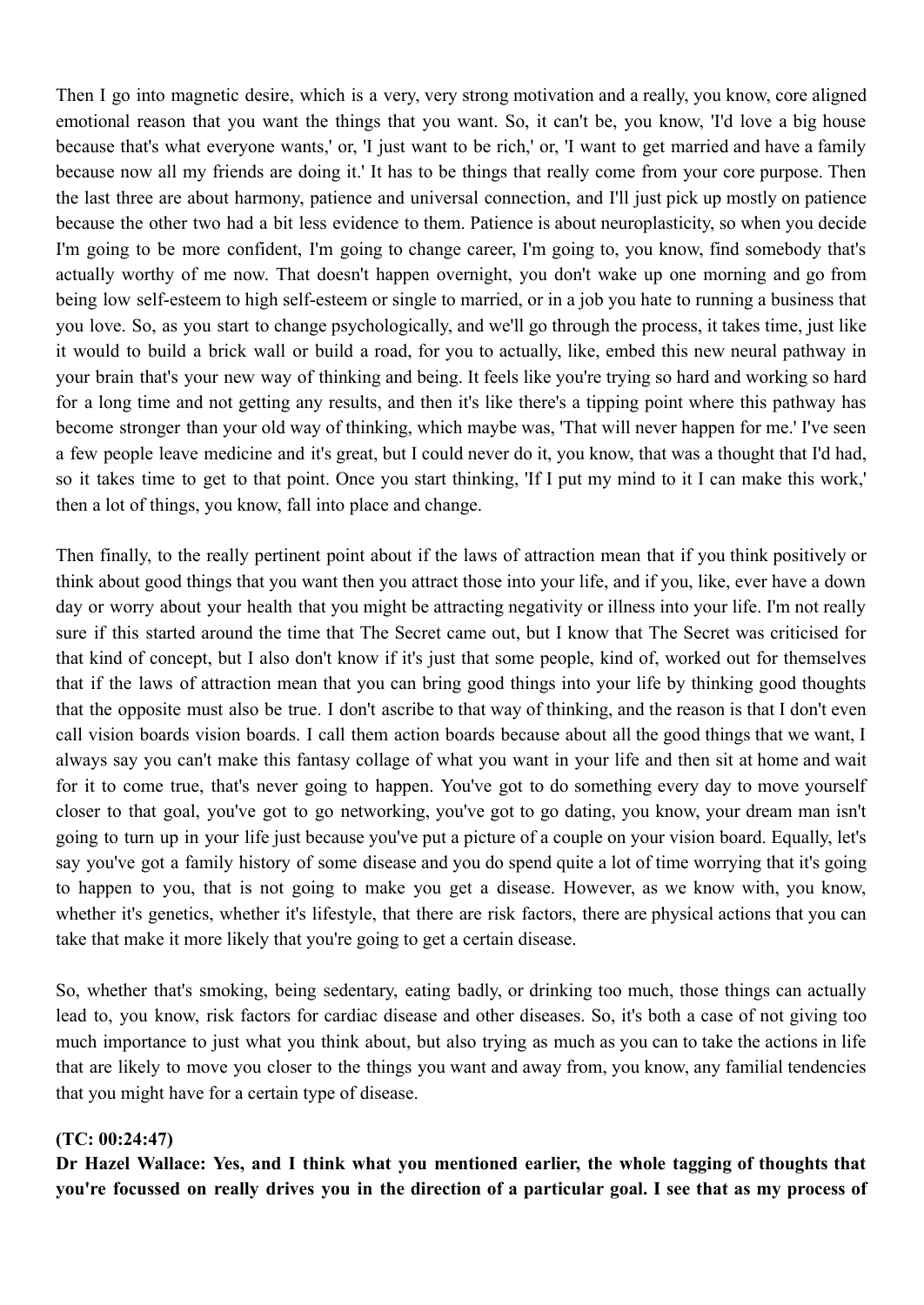when I'm trying to focus on manifesting things, it's more so really dialling in on what I want. I do really resonate with what you said in that it has to be aligned with your values and your personal, **what you want, not just, kind of, a random, 'I want a Ferrari,' or whatever it might be.**

(TC: 00:25:22) Dr Tara Swart: Yes.

# **(TC: 00:25:22)**

Dr Hazel Wallace: I think that, kind of, the whole concept of manifestation for some people can seem a little bit, 'Woo,' maybe a little bit awkward when they're first trying it out, I know I felt like it was a little bit forced. Even, you know, little things, like wanting to make some changes in my life and things **like that, is it normal to feel like that? How can people best get started?**

## (TC: 00:25:46)

Dr Tara Swart: Yes, I think, like, with anything, and I always use the analogy of learning a language. So, even though I haven't thought this through I'm going to use it now to see if I can make sense of it. So, let's say you grew up speaking English, you learnt French at school, and now you either want to go and work abroad or you've got a partner that's from a different culture and you want to learn a new language, sort of, in your mid-twenties or mid-thirties. You might think it's going to be really hard, it's going to be much harder than it would have been when I was younger. I don't know if I can do it, I don't have time, you know, we make all these sorts of excuses, but if you got the Duolingo app and you were as self-motivated as you possibly could be, you would at least pick up a few words and be able to go on holiday to that country. If you got a teacher and you had a lesson every week, you had homework and you had an exam at the end of six months, you'd probably be as close to fluent as you're going to get in adulthood, for a language. So, manifestation is like that, it's, of course you do have to believe in it, I mean, I think we all need to see to believe, whether it's factual evidence or just stories of people who've done these things, there is an element of that. Then the process that I use, which is the process of neuroplasticity is raised awareness, so, you know, real clarity about what you want and why, and that it's right for you. Focussed attention, which is looking out for opportunities in your life to make that thing happen, and if that's not happening then noticing why it's not happening for you. Is it because you're not putting yourself out there? Is it because it's a bad time to be looking at that thing?

Then deliberate practice, which is the actual action, you know, the networking, the dating, depending on what you're trying to achieve, and then accountability. That's very similar to the language thing, because with the best will in the world, none of us push ourselves as hard at the gym as if we've got a personal trainer, it's, kind of, like that. So, it can be a friend or, you know, some sort of proper, like, coach or therapist, or you can use a form of technology to hold yourself accountable, but there does have to be-, and that's why I really love vision boards. I, sort of, usually do them annually, and it's just a great way of very tangibly seeing at the end of a year, how many of the things that I put on this board did I achieve? I've really learnt about the patience piece because sometimes some things, you know, they trickle into the next year and you've got to be okay with that, as well.

# **(TC: 00:28:17)**

Dr Hazel Wallace: Yes, and so, kind of, just on a practical level, when you're talking about action **boards or visualisation, are you making a physical board?**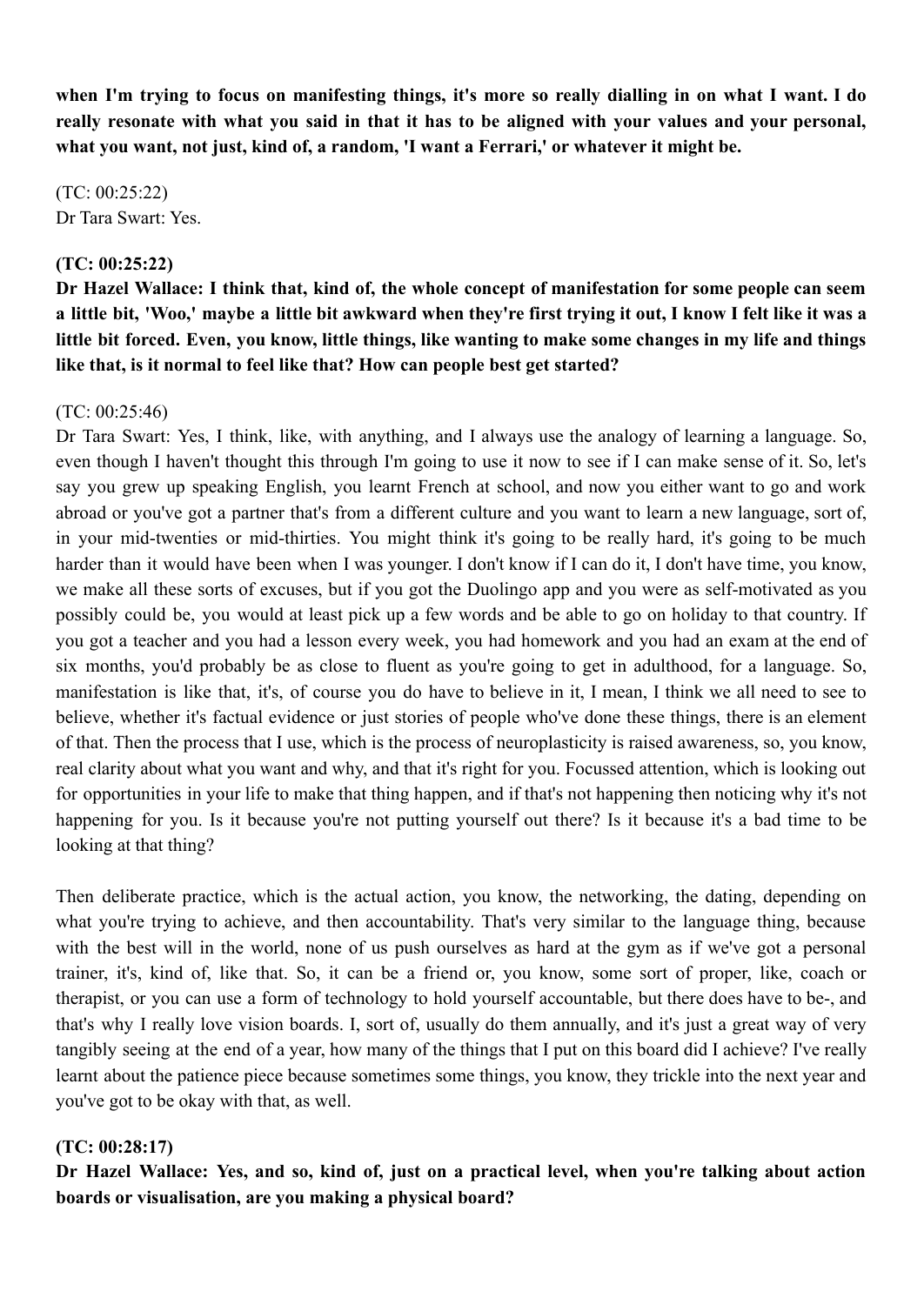## (TC: 00:28:27)

Dr Tara Swart: Yes, so, the best practice from the start, if people haven't tried this before is to make a physical board, because the fact that you use your hands, that it's, you know, in colour, you can move things around and also just that when you look through magazines that you don't just go with your logical instinct for, 'Okay, I know that I want this thing so I'll find an image of that.' You also go with images that you're drawn to or more metaphorical images, and so you start to bring in your emotions and your intuition as well, which I think is really important. I've been doing it for thirteen years now, and there have been years where I've used Pinterest instead of done an actual board, or both. This year, you know, after the year that we've had in 2020 where it was very hard to see how you could really exert much influence over achieving the things that you wanted to, I have made a tangible board again, because I feel a bit like we're, sort of, starting again, really having to go from nothing to manifesting the things that you really want despite the difficult situation.

# **(TC: 00:29:30)**

Dr Hazel Wallace: Yes, I agree. I do love the idea of using Pinterest because I use it for so many things, whenever I'm mapping out projects and there are just so many images that you can tap into, as well. I also am a very hands-y person and like to get out, like, a bit A3 page and just scribble away. You **mentioned, kind of, abundance mentality, is this, kind of, similar to the growth mindset?**

## (TC: 00:29:55)

Dr Tara Swart: Yes, very similar, actually. So, obviously, the growth mindset research comes from Professor (TC 00:30:00) Carol Dweck at Stanford, so very evidence based, you know, she did research on a lot of children and later, adults. I guess I've adapted it a bit more in two ways, one is that-, because I know Carol, that when the research first came out it was very much you're either growth or you're fixed, and because my research is in neuroplasticity, you know, I had to hold onto that strong belief that you could change along that spectrum, which Carol then did the research to show was correct. Also, her research doesn't talk about things like positive affirmations and mantras but my work does, because I've merged the wisdom traditions with the science, so just a slightly different take on absolutely that research.

## **(TC: 00:30:43)**

# **Dr Hazel Wallace: Yes, and so, if someone wanted to harness that abundant mentality, is it through processes of action boards and manifestation?**

#### (TC: 00:30:53)

Dr Tara Swart: No, so this is one of the things that I believe has to come before manifestation, because if you're not manifesting from your most abundant self, you're going to continue to play small in life. So, the first part of her work is really believing that you deserve the things that you really want, because that's often a big issue. We haven't really covered that yet, but deserving is a big issue that underlies why people don't achieve things like, you know, New Year's resolutions or lists that they write out or, you know, vision board or visualisation that they do. So, basically, there's an ancient Buddhist, sort of, philosophy that says, 'Replace every negative thought with a positive thought,' and the way that neuroplasticity works, again, if we use the language metaphor, is that you can't unlearn a language that you've learnt, but you can make the pathway for a different language stronger than the previous one. So, you know, I was brought bilingual in an Indian language and English, but since I was eighteen, or maybe even before, I don't really use the Indian language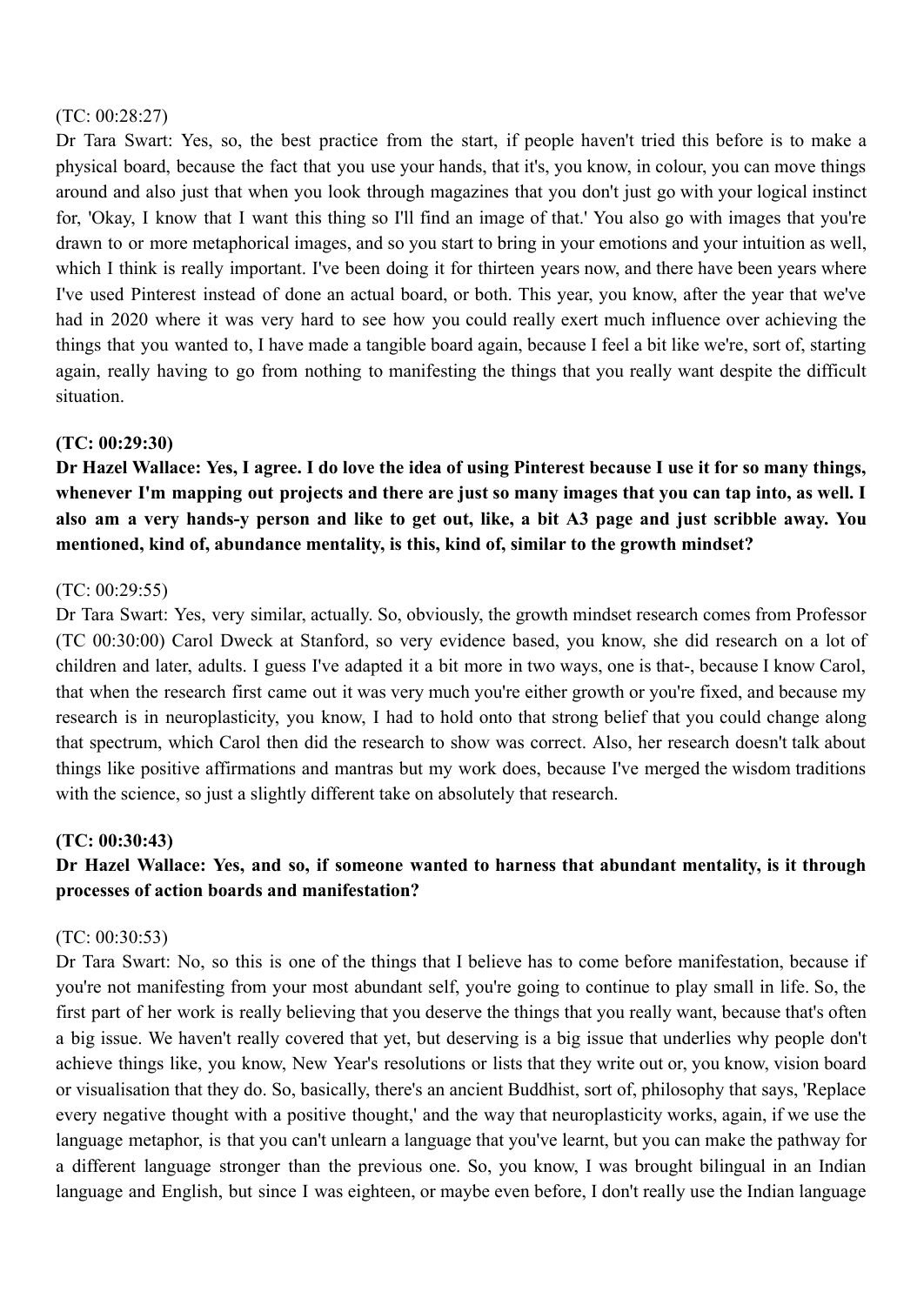which I used at home a lot, and I use English all the time. So, now, even though I was equally good at both of them in my childhood, definitely my English is much better than my Bengali now. So, like that, you have to cultivate a mindset of positivity. It's natural for us because of that survival gearing, to dwell on what went wrong, and that's great for learning from but if you don't also dwell on what went right, and we don't, at all. We spend way more time thinking about what went wrong than what went right, then your whole view of the world starts to become, 'Things go wrong, things don't work out, I shouldn't take risks, the world isn't a safe place.'

So, it's really important, and you know when I said at the beginning, I don't know if I would call myself a very spiritual person, I want to be a very spiritual person but I feel like every time you get to one next level of that you realise that you've got so much further to go than you ever thought. So, you know, something I've been working on during the lockdowns is cultivating positivity and happiness, and noticing when good things happen much more, and it's really shocking to me how much we don't do that.

## **(TC: 00:33:05)**

Dr Hazel Wallace: Yes, no, it's so true. I guess that, kind of, is one way that we can reframe failure, which is another thing that you talk about in the book. I think when I reflect on my own life, and I'm only 30 years of age, so it's not, like, a very long life, but I feel like there have been a lot of obstacles and, I guess, failures, I'm using, in air-quotes, along the way. People love asking me on podcasts about this, you know, 'What was your biggest failure,' and blah, blah, blah, and I don't really see them as failures because I just think, like, it just nudged me onto this path that I'm currently on, that I know is right for me. I guess my question to you is, when people do feel like they're coming up against failures **or have experienced big failures and are identifying themselves as a failure, how can we reframe that? (Commercial break 33.58-34.29).**

#### (TC: 00:34:29)

Dr Tara Swart: I mean, one of the reasons I wrote the book was because I wanted to offer people tools to, sort of, readjust their life or take more control over their life before they faced some of the things that at the time I considered to be failures. So, you know, I considered my marriage of over a decade ending as a failure, but it was also the biggest push for me to make big changes in my life. I don't personally think this, but if you think back to the story that I told you about my parents wanting me to be a doctor, it doesn't matter how successful I become doing something else, in their eyes I haven't achieved the career that I should have. So, I don't feel that that's a failure, I feel that leaving medicine was absolutely the right thing for me, but I know that if I had that conversation with them, they would say, 'We wished that you'd stayed being a doctor for the rest of your life.' So, that's other people's perceptions as well as your own. I really think that usually it takes the passage of time to look back and think how well your life turned out, or as a result of what you consider to be a failure. Of course, that's not always the case for people, but I think the only way that you can always reframe something to not be a failure is through your personal development. So, the biggest thing that I learnt after I got divorced, when, you know, at points I was literally and metaphorically flat on the floor, was that I had the resources and the resilience, and the determination in me to pick myself up and make my life work. The great thing about that was that next time it might not be a divorce, it might be something completely different, but those innate resources, they apply to everything.

**(TC: 00:36:15)**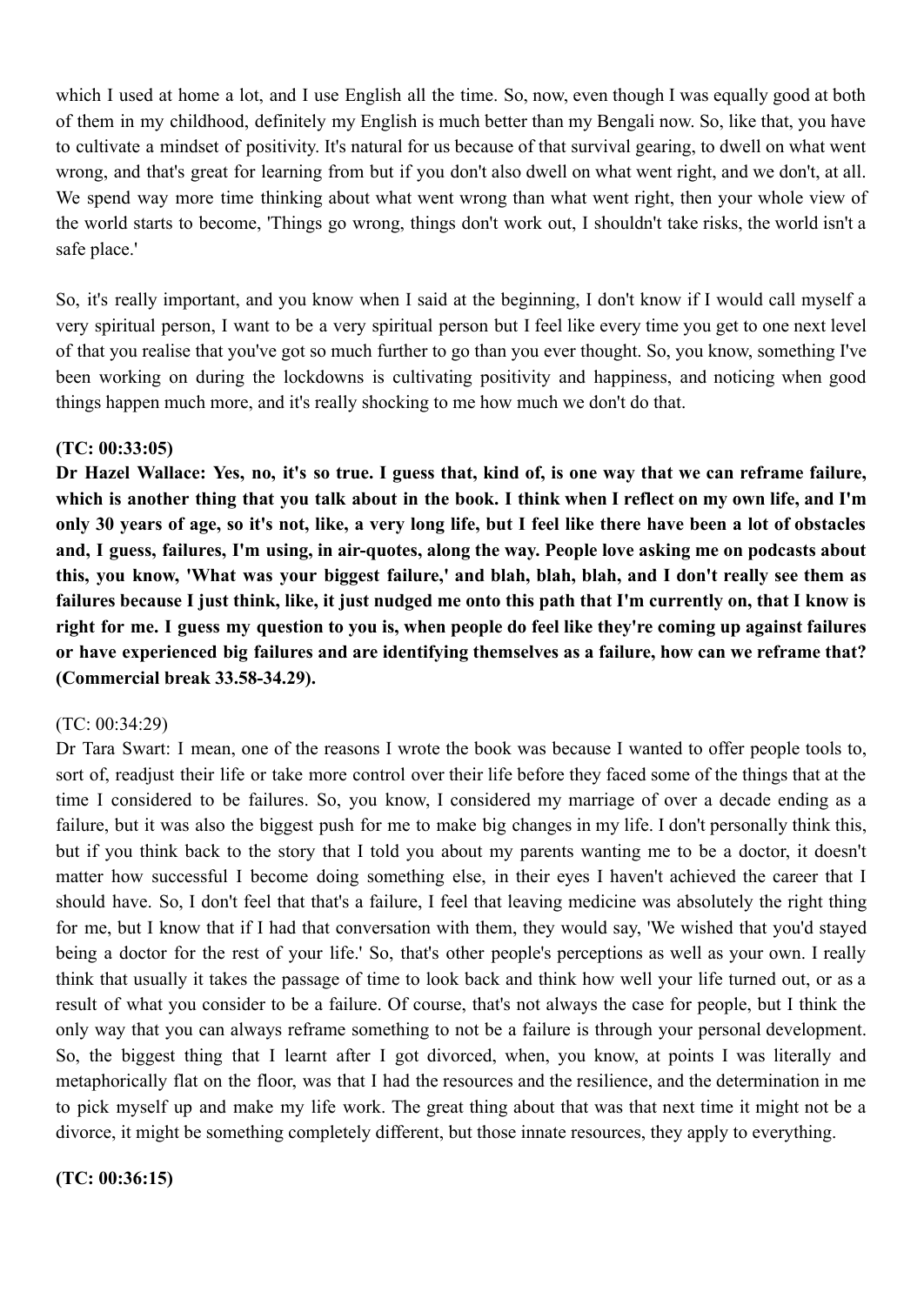# Dr Hazel Wallace: Yes, it's a process of growth, and I guess that's also neuroplasticity, is it in, you **know, creating those new connections and rewiring your brain as you grow through life?**

# $(TC: 00.36.27)$

Dr Tara Swart: Absolutely, yes. I mean, for me those things are so parallel, you know, if I talk about personal development or becoming more spiritual, I can hardly distinguish between those two phrases and neuroplasticity. It's a bit, like, it's so funny because it's now, you know, because of this conversation I'm thinking about how when I was a teenager, my mum would speak to me in Bengali and I would answer in English, but in my brain I couldn't really tell the difference between those two languages because I understood them both perfectly. I could, you know, mix them up, I could answer in one, listen in another, and to me, neuroplasticity is as intertwined with changing your life, personal development, becoming more spiritual. That's probably just because of my, sort of, academic background, so I'm sure for other people, maybe for a linguist they'll say it's just like learning a language. Maybe for a coder they'll say it's just like, you know, an algorithm. So, I love that, I think, you know, everybody's got their own version of it.

# **(TC: 00:37:23)**

Dr Hazel Wallace: Yes, 100%, and I think, you know, the concept of neuroplasticity is a term that's used quite a lot recently. People are becoming more au fait with what it means and those ways that you can, kind of, harness it and I think meditation and mindfulness often come up as ways we can change our brain, like, physically change our brain. I'd love to know more about this, kind of, what's **happening on a physiological level when we do practice things like meditation or mindfulness meditation and being more present?**

# (TC: 00:38:00)

Dr Tara Swart: Lovely question. So, yes, mindfulness activities, which include meditation, yoga, mindful eating, mindful walking, basically, paying attention, are one very powerful way of changing your brain in a certain way, but any intense learning can change your brain. So, learning a language, learning a musical instrument, you know, the famous case of the London taxi drivers that do The Knowledge, for example, that changes cell volume in the part of the brain that's to do with navigation and memory, that makes complete sense, right. So, when you do meditation it does quite a few things, so just in the moment that you're doing a mindful activity, your brain is more likely to be in a gamma wave state, you know, maybe with some alpha waves, you do get alpha waves when you're asleep but you don't get gamma when you're asleep or completely, like, task focussed and switched on. There's an interesting research study that shows that women who do yoga three times a week have lower levels of the stress hormone, cortisol, than age-matched controls, who don't, so women of the same age that don't. So, that's another mindfulness activity that actually causes our entire normal range for the stress hormone cortisol to, you know, stay lower than it does for somebody who's experiencing the same life events as you. Then with two to three months of regular practice, and this is a minimum of twelve minutes most days of the week, preferably every day, and that's if you do formal practice, like, sit down with your eyes closed. So, the actual, the time that you've got your eyes closed and you're focussing on your breath or your thoughts, or, you know, a mantra or a sound, then we do actually see physical changes in the brain.

We see denser folding of the outer layer of the brain, the cortex, and because the cortex regulates the amygdala, which is in the limbic system, which is the emotional part of the brain, the limbic system, and the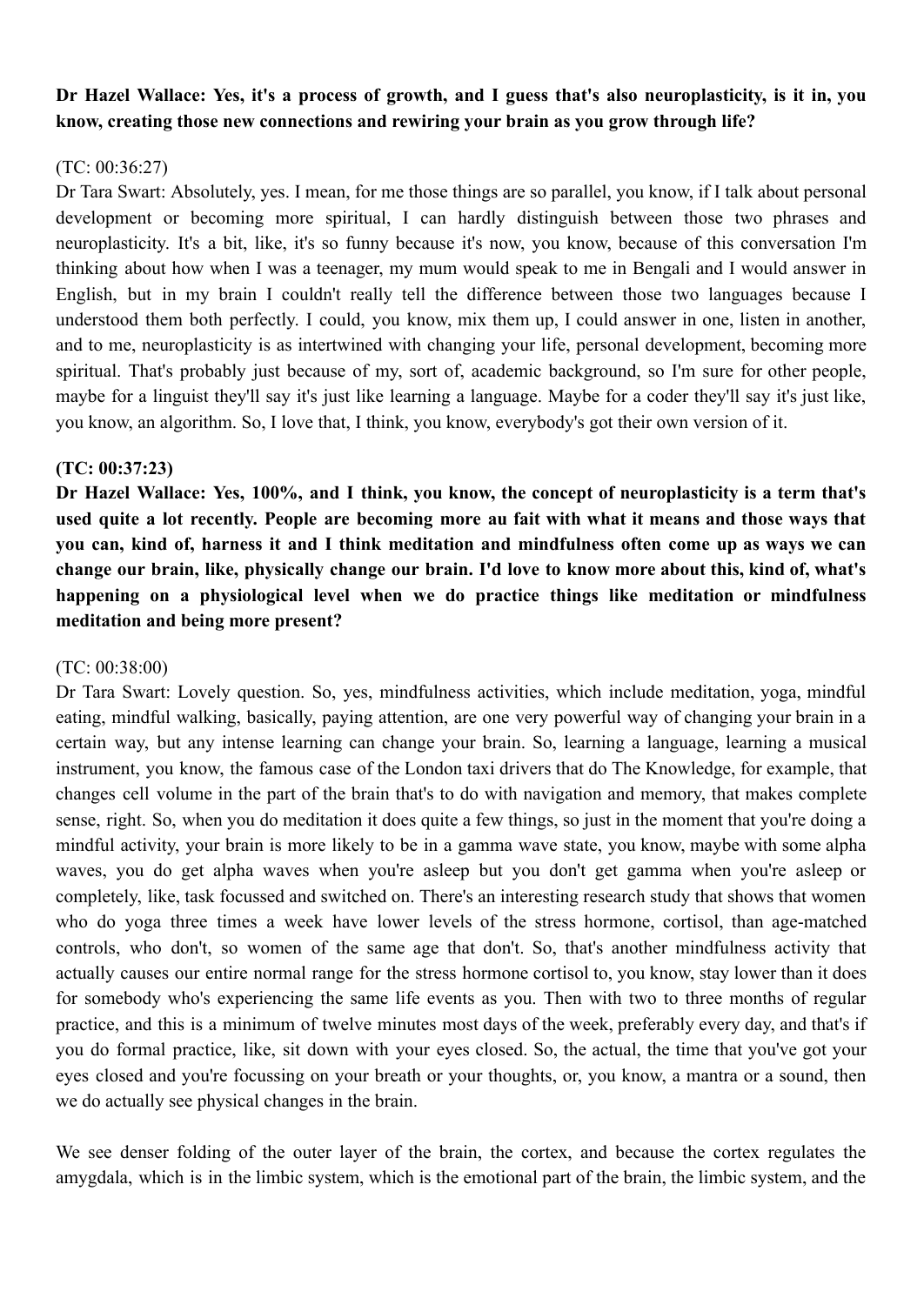amygdala is where the emotions originate from. (TC 00:40:00) Then you see the effect of that, kind of, having more of a pause button, so that if somebody shouts at you, you don't just respond without thinking about it. You're able to think, 'Okay, what would be the best way to deal with this person right now?' So, those are, sort of, the three main things, and then an amazing study in the US Marines done by Professor Amishi Jha, who's become a friend of mine and she's so incredible, showed that marines who did eight weeks of mindfulness meditation, twelve minutes a day, before being deployed into battle had increased resilience once they got into the battle zone, compared to the control group that didn't do any. What she also found later, which was just literally mind-blowing, is that in the group of people that were selected for daily meditation, of course, you know, like you've said, in your followers and my followers there's a variety of people, there were some sceptics. So, they either didn't do it at all or they did it but, you know, not most days of the week, and when they got to the battle zone they could see that their friends who did the meditation could sleep at night, that they weren't sweating with anxiety all day. So, they phoned up the neuroscientists and said, you know, I'm definitely seeing the difference between my friends who did it and the fact that we didn't, can we please have these meditation tools now?

# **(TC: 00:41:12) Dr Hazel Wallace: Wow.**

# (TC: 00:41:14)

Dr Tara Swart: Yes, but the scientists said of course, we'll give them to you, but these guys trained for eight weeks and you're in the battle zone now. We're really sorry but we can't guarantee that it's actually going to help you. What they found was that in a very short period of time it improved insomnia, anxiety, sweating and stress levels, and I think that's such an important finding for the modern day, and particularly the global crisis that we're in at the moment. That even if you've never done meditation before, if you started today and you did just five or ten minutes and built yourself up to twelve minutes, and tried to do that most days of the week. I used to do mine on the London Underground when I was still, you know, regularly travelling in London, that actually reduces your stress levels, helps you sleep better, helps you regulate your emotions better. So, I think that's, like, such a gift, you know, and the other thing I found recently is-, I actually discovered this during the pandemic because I went for my annual blood tests and it was, sort of, I guess six or nine months after lockdown one. I said to my GP, I'm completely prepared for the fact that all those sorts of factors that are subject to the stress hormone level, like my cholesterol, they're probably going to be worse and I'm okay with that. She said don't give too much emphasis to the effects of stress, like, think about the good things that you do as well. So, the results came back and they were not only not worse than the year before but they were actually better for the first time in quite a few years.

So, I spoke to my ex-husband who is still a doctor and, you know, went through all the details of everything with him, and by the end of it, because, like, he knew what my cholesterol levels were like when we were still married to each other. He said, 'Are you doing a lot more mindfulness than you did before?' I said I'm actually not doing any formal meditation but I just live a mindful life, I always do mindful eating, you know, when I do a walk it's mindful, when I drink my cup of tea in the morning it's mindful. What I've learnt is that they way that you first do meditation is it's separate from your life, and then once you've done it enough or you find ways to incorporate it, they actually become the same thing. So, yes, you don't have to set aside the time to do it. I didn't do that because I knew that, I've actually learnt that recently but it makes a lot of sense to me.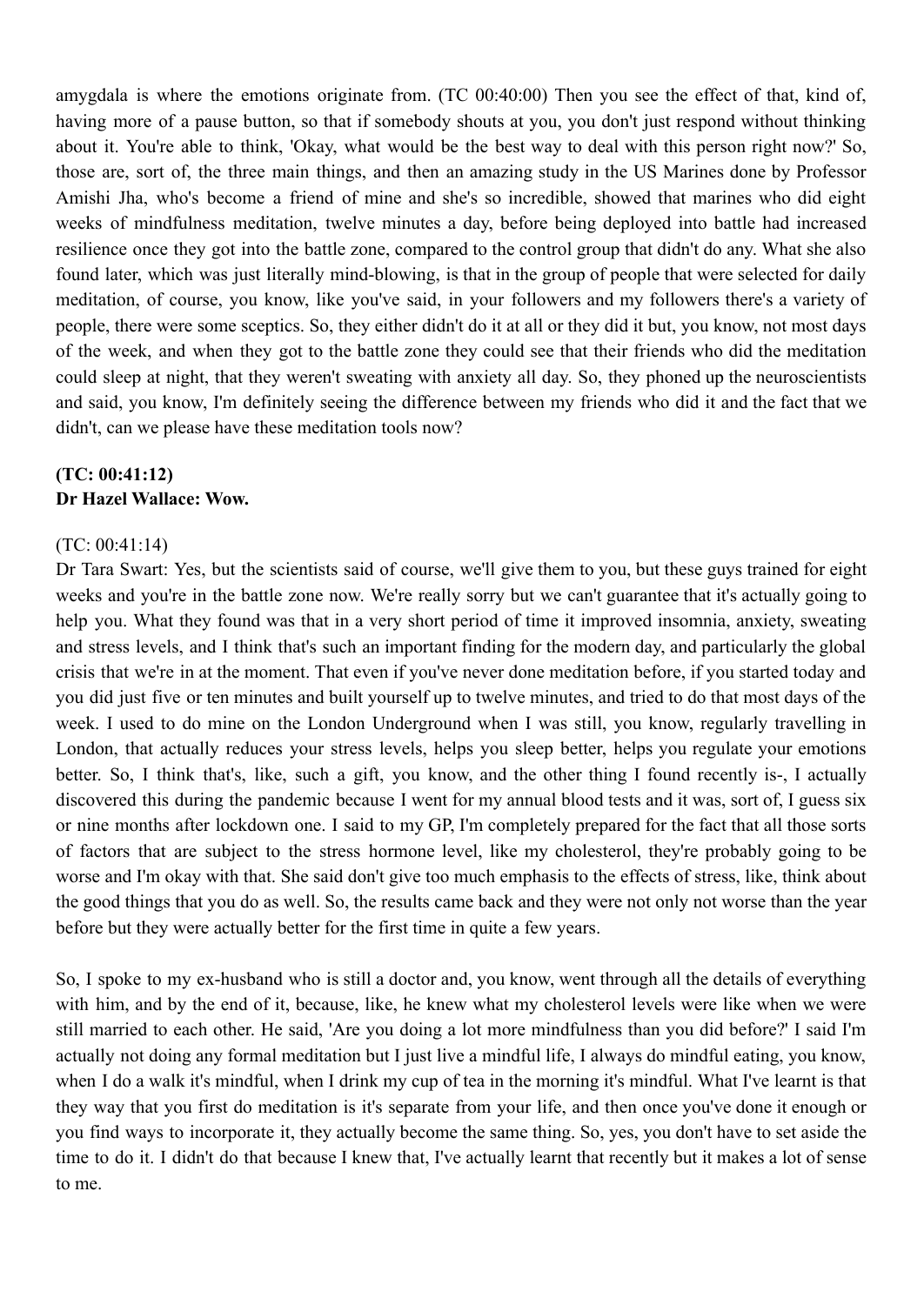## **(TC: 00:43:37)**

Dr Hazel Wallace: Yes, no, it does make sense. I think meditation can sound like a very, like, elusive and, you know, a very difficult thing to do, but when you have done it in a structured manner for a period of time you do learn how to just incorporate it in different ways. I think I'm similar to you in that I used to have a very structured practice for maybe two or three vears, and I found it really **difficult during the pandemic to have a structured practice. I was also working in the hospital over** here, so it was, kind of, sitting with my thoughts didn't feel like something I really wanted to do, but then instead I swapped it for going out for a walk every single day after work, and using that as my way of closing the stress cycle and just being mindful that way. It was so funny, because I was speaking to a friend recently and I said, you know, I've never really paid so much attention to the weather and the seasons than I have this vear, like, I don't think I've constantly been aware of the **seasonal changes in the UK because that's all we really had. That was, like, our entertainment was outdoors, which isn't a bad thing.**

 $(TC: 00.44.53)$ Dr Tara Swart: No.

## **(TC: 00:44:55)**

# **Dr Hazel Wallace: You become more conscious and more aware of the little things that bring you joy in life, as opposed to constantly focusing on big milestones or big events, and things like that.**

#### (TC: 00:45:06)

Dr Tara Swart: I love the way that that was so intuitive for you, I actually got goosebumps when you said, 'That was my way of closing the stress cycle,' because, you know, you've got the huge privilege of actually being able to listen to your body and understanding that you need to act on that. That's something I'm really passionate about more people, kind of, engaging with and connecting to. You also mentioned, completely just by chance, two things that are new pieces of research that came out during the year of this last fifteen months, where all the things that, you know, you and I usually talk about, like sleep, good diet and hydration, exercise and everything. As long as you've got those basics in place, two things that had a bigger impact on your mental health and your brain performance are connecting with nature on a daily basis, which you were clearly doing, and having a purpose that transcends yourself. So, I would say, you know, for someone like you that was still working at the hospital, of course it's your job, but you were literally putting your life in danger to protect other people. I hope that you, you know, feel that huge sense of the massive thing that you've done that so many people are grateful for, like, more people than you'll ever know, probably.

#### **(TC: 00:46:15)**

Dr Hazel Wallace: I really love this conversation, and I know that there are going to be so many people who love it too and will want to hear more from you. So, I guess, obviously, they've got access to your book, 'The Source', which I'm sure is available online and all good book sellers. Where else **could they hear more about you and the work that you do?**

(TC: 00:46:00)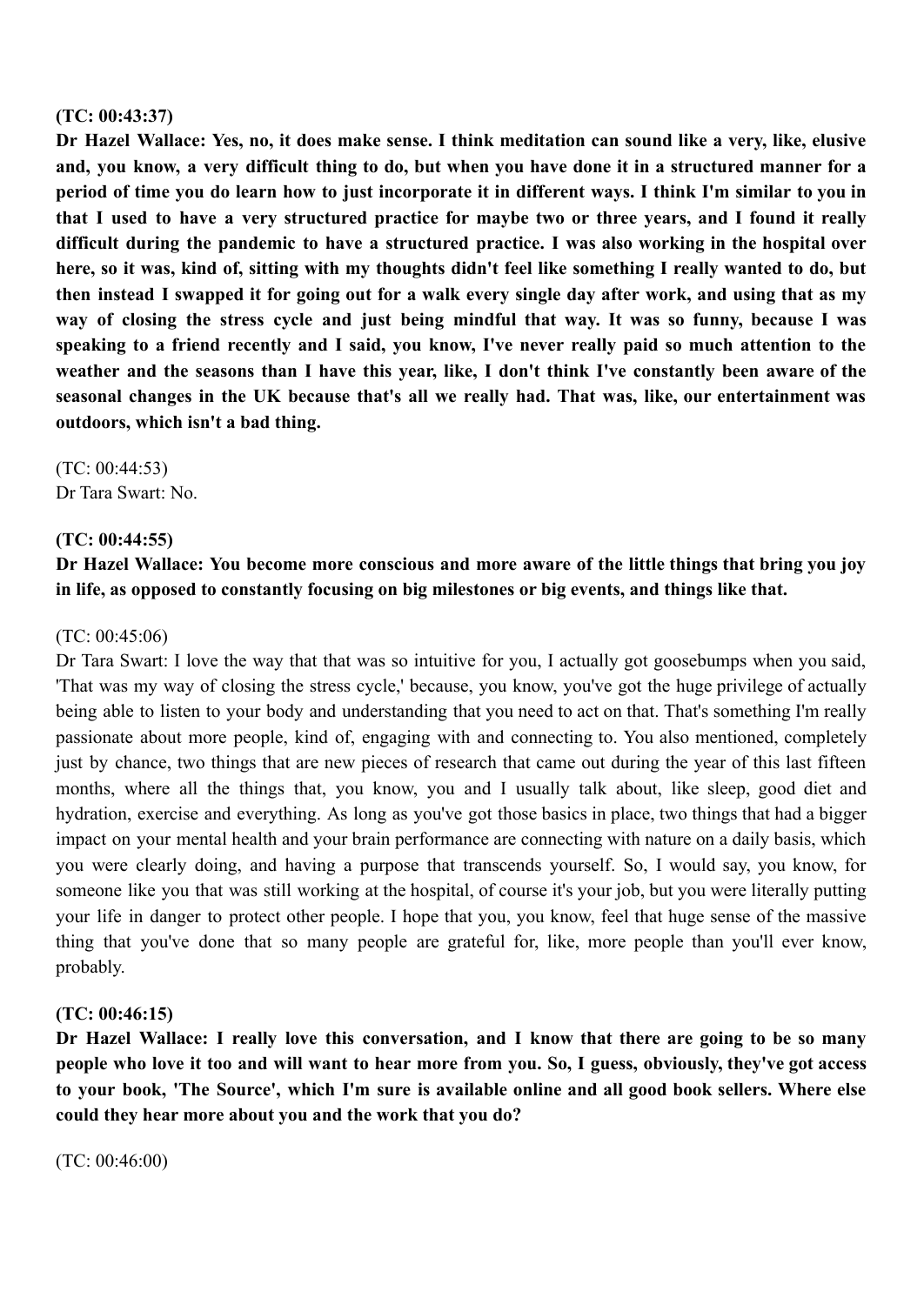Dr Tara Swart: Well, I do love doing podcasts, because I feel like that's a really great way of reaching a lot of people, so I have done a lot of podcasts. There's a podcasts page on my website, taraswart.com, or, you know, if you look on Apple or Spotify, just put my name in then there's a lot there. I'm the most personally interactive on Instagram, drtaraswart, yes, and maybe just one more thing to say about the book, just maybe to end with a little, kind of, inspiration about vision boards and visualisation. I hadn't had any foreign translations of my previous books, and I didn't really know, like, what was a good number or anything like that, but obviously, I was with Penguin and it was, kind of, all, they're an absolute class act and so they have an international rights division. I knew who the head was and I knew who the people were for different regions and stuff, and I'm pretty sure I was the biggest pest that they had to put up with that year.

# **(TC: 00:47:35) Dr Hazel Wallace: I'm sure you weren't.**

## $(TC: 00.47.37)$

Dr Tara Swart: This is the action part of a vision board, you know, I was, like-, because basically, these translations started coming in, so every so often I'd get an email saying, like, 'The Source, the Korean offer, The Source, the Russian offer, The Source, the Spanish offer.' It was exciting, so I was, like, I read down an email chain and someone, the PR lady had said to someone, 'She's already got fifteen translations, isn't that incredible? She hasn't even finished writing the book yet.' By the time the book came out I had 24 translations, and, you know, yes, I mean, I've got 36 now.

# **(TC: 00:48:09) Dr Hazel Wallace: That is incredible.**

#### (TC: 00:48:10)

Dr Tara Swart: Thank you. I think I'm still not, like, really aware of how, you know, what to compare it to, but the head of international rights at Penguin had a Source branded vision board on her door, that had names of countries on it that would get ticked off every time that her team had secured another offer. People from all over the building were coming to, like, marvel at this thing. Recently I was on an Instagram Live with a very dear friend from LA, and I was saying that when I was teaching at MIT, we were talking about languages and the technology that's going to help us to understand, you know, different people whose languages we don't speak. I said I wish I could speak every language and I could, like, communicate with everyone that I come across in the world and understand them as well, and they understand me. My friend suddenly said, 'Well, your book's out in 36 languages isn't it, so you have essentially spoken to people in 36 language territories.' I didn't quite, like, burst into tears at the time, but I was, sort of, that thing that I've always wanted about connecting with people in really random places, I guess I had achieved that, in a way, by having this book translated in so many languages. I had never thought about it until it was just a few months ago that she said that, but I did, you know, want to add in the point that I was regularly phoning up this rights team saying, 'What have you done about America? What have you done about this? Is there any progress?' I think just to, like, stop me phoning they probably did more stuff just to be able to say, 'Yes, yes, we've done it.' So, you know, don't hold back from asking for the things that you want, I think-,

#### **(TC: 00:49:46)**

**Dr Hazel Wallace: I think deserve, as well.**